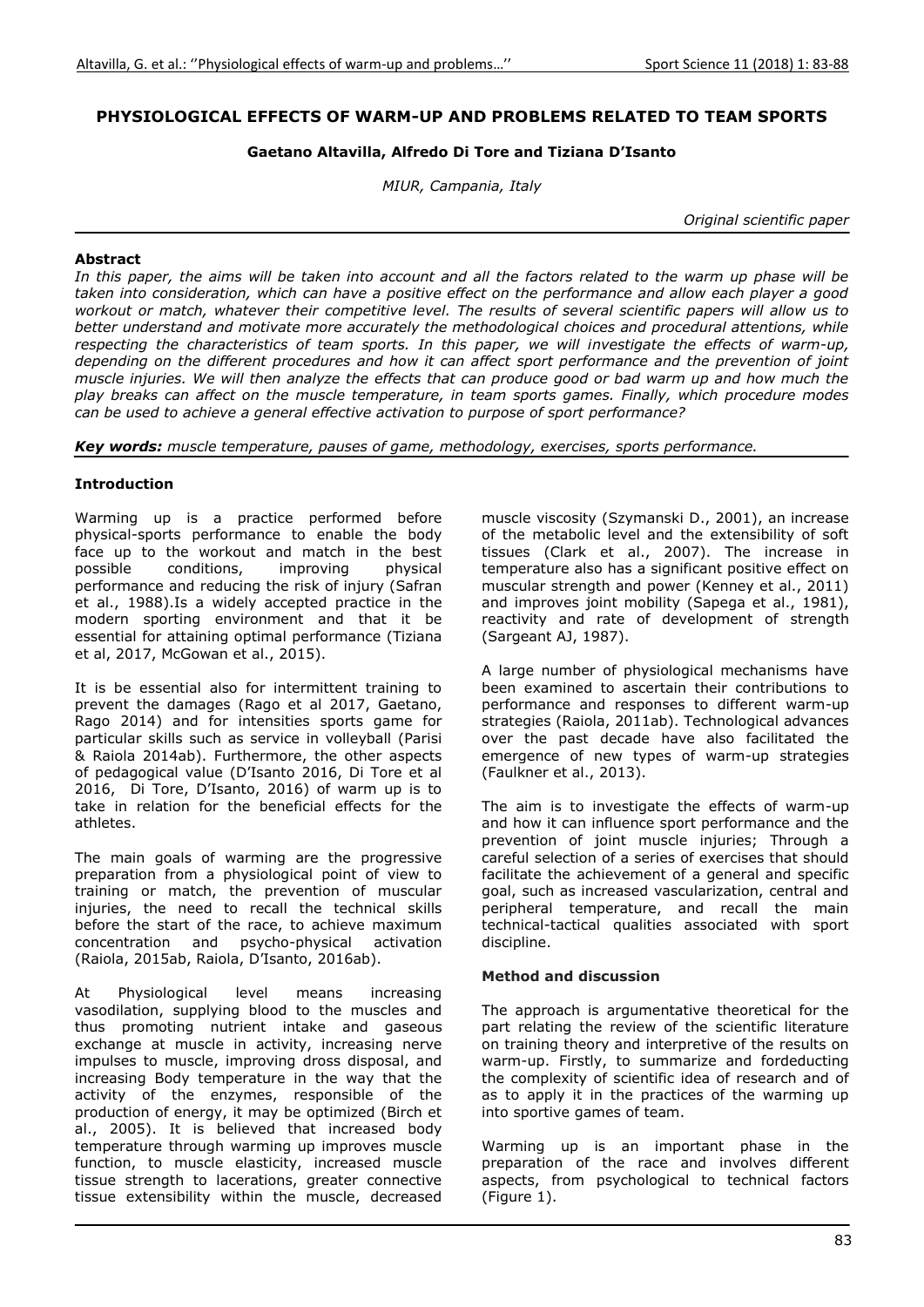

Figure 1. Main purposes of the warm-up.

The warm-up period is recognized as an opportunity to mentally prepare for an upcoming event by providing time for athletes to concentrate on the task (Cirillo et al,2016). Many athletes complete some form of mental preparation prior to competition tasks(Tod et al., 2005).Warm-up is used to raise body temperature, but energy expenditure is needed, this implicate it should not be expensive for the purpose of the race; so is necessary avoid carry out too much intense exercises during the warm-up phase.The main levels involved in the temperature increase is the peripheral muscle level and that central corporeal:

-at peripheral muscle level, the goal is to increase vascularization of the various muscle groups involved in exercise or competition (Mastevoroi, 1964);

- at central corporeal level, an increase in body temperature of 2° C favors greater effectiveness of the chemical reactions of the organism and this elevation should be achieved through a succession of exercises in which the intensity gradually increases (Jock, Uckert, 2001).

After an active warm-up, there is an increase in total VO and a blunted blood lactate response during exercise compared to no warm-up (Gray S. and Nimmo M., 2001). These results have suggested that the elevation in muscle temperature after an active warm-up indicated a potential for increased blood flow to the working muscle, thereby increasing the aerobic contribution to energy metabolism at the onset of exercise. One of the main outcomes associated with warm-up is an increase in body temperature. Increases in muscle temperature are reportedly accompanied by increases in muscle metabolism (Gray et al., 2011) and muscle fibre conduction velocity (Pearce et al., 2012).Performance improvements in exercise tasks preceded by a warm-up are generally attributed to temperature-related mechanisms (Racinais and Oksa, 2010).

| Effects that were dependent from increase of the<br>temperature | Effects that were not dependent from increase of the<br>temperature |
|-----------------------------------------------------------------|---------------------------------------------------------------------|
| -Reductionmuscleviscosity                                       | - Increased consumption of $O2$                                     |
| - Reduction in muscularrigidity                                 |                                                                     |
| - Increasednervousconduction                                    |                                                                     |
| - Increased degradation of the ATP and PC                       |                                                                     |
| - Increase of the thermoregulation                              |                                                                     |

Figure 2. Effects resulting from temperature increase (modiified by Bishop, 2003).

The increase in muscle temperature results in a reduction in viscosity in the muscles and joints, resulting in decreased of risks of adhesion and possible breaking of muscular fiber, thus obtaining in better articular fluidity due to decreased passive resistance of the joints (Fig. 2).Stewart et al. (2003), they studied, by electromyography, the effects of active heating, conducted using a cycloergometer at an intensity of 45% VO<sup>2</sup> max (about 15 minutes, until at obtain an increase in Muscle temperature of 3° C).The electromyographies values showed an increase in the average frequency in the experimental group compared to the control group; Therefore, they concluded that the major speed of conduction of the nervous stimulus had been determined of warm-up.The increase in temperature leads to increased glycogenolysis, glycolysis and degradation of the ATP and of the phosphocreatin (Febbraio et al., 1996).

In Fig. 3 we can observe the influence of muscle temperature on anaerobic process of synthesis of ATP, especially when the temperature passes from 35 ° C to 40 ° C.

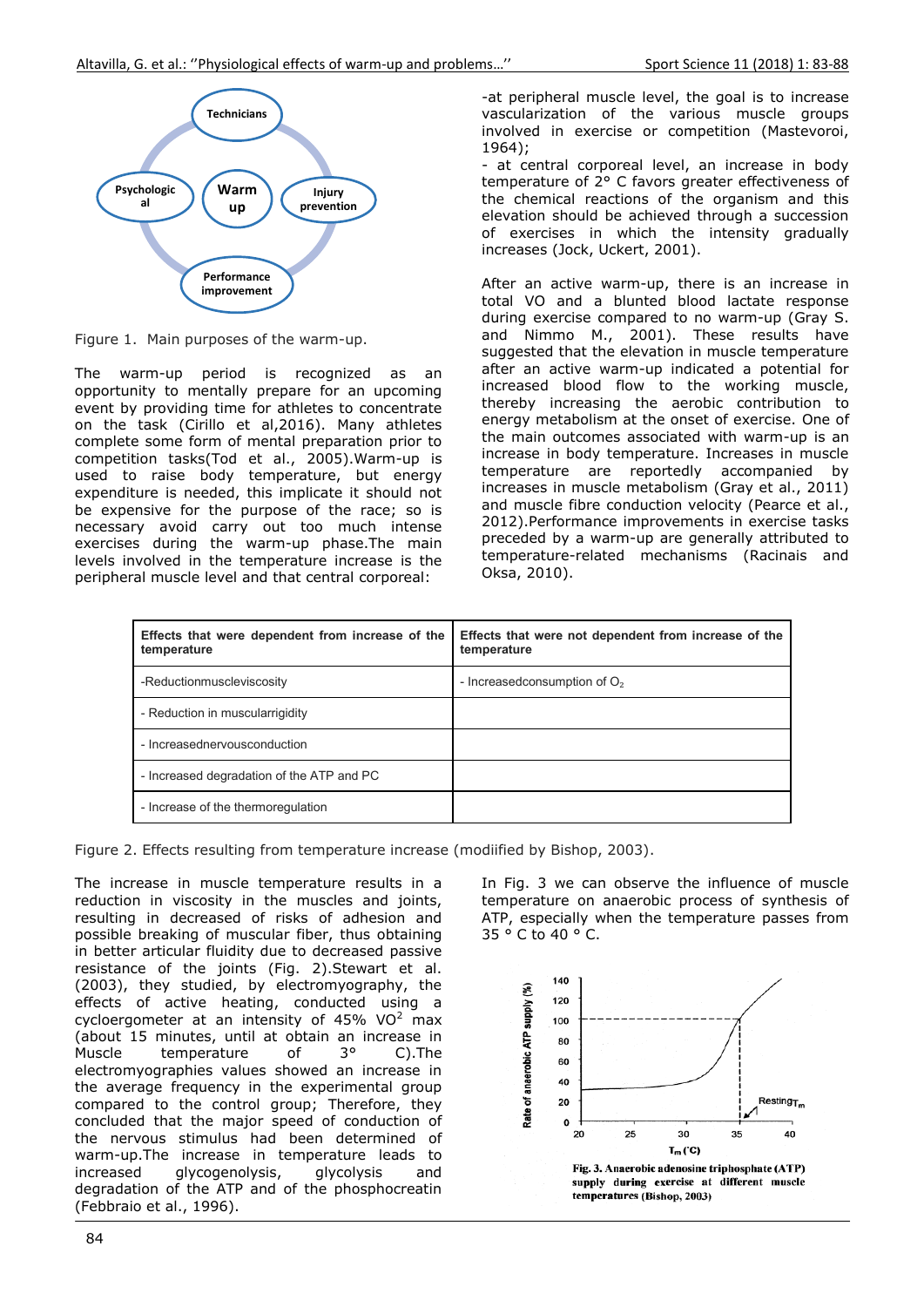Increasing muscle temperature implicate an accumulate of heat in the body and this aspect represent a limiting factor for performance, therefore, in long-term efforts, such as in team sports (football, basketball, volleyball, etc.), is not desirable elevate too much the muscular and central temperature. Among the effects that do not depend on the temperature increase, it is good to note that if you increase the  $O^2$  consumption level, by appropriate warming up, you will face the match with a higher contribution of aerobic mechanisms, while anaerobic reserves can be restored, in a large part, during the minutes separating the end of the warm-up phase and the start of the match.

This procedure is fundamental for team sports, because even if the pause between the end of the warm-up and the start of the match exceeds the 5 minutes, the  $O^2$  level decreases and the advantageous effect obtained it would be lost. The efficacy of this warmig up procedure is confirmed by several studies that demonstrate a greater contribution of aerobic processes or a lesser debt of oxygen (Prampero et al., 1970). Athletes competing in field-based team sports, such as football, basketball and volley, typically complete an active warm-up compromising running and mobility exercises, as well as sport specific drills with or without the ball prior to a competitive match (Zois et al., 2011). These pre-match warmups on average last 30 min, with a 5-10 min transition between the end of the warm-up and the start of the match.A 10–15 min break between the first and second halves is also common (Towlson et al., 2013).

# *Methodological indications for good muscular warming*

Increase in muscle temperature depends on local vascularisation, to achieve this result must be utilize localized muscle contractions through analytical movements, with a minimum of amplitude and intensity, and a minimum resistance (between 20% and 50%). Masterovoi (1964) has shown that certain methods used as warm-up do not produce the desired result. In fact, if we analyze, the classic exercises typically used in the team sports you will notice that are used exercises like the slow running, stretching, etc.

The slow running, for example, often used by players in team sports, both at the beginning of training and of the match, produces contractions of the muscles of legs that are less suitable for effective vascularization. Instead, it is exactly the shortening-elongation phase that stimulates vascularization and hence a more effective local termic increase. The same stretching exercises (passive stretching) seem to be less suitable to stimulate vascularization. Alter (1996) has shown that stretching results in isometric high muscle tension and causes a break in blood irrigation, a completely opposite result at the vascularizzation effect to be sought; In fact, in many scientific conclusions, is been share that the stretching as a method of warming carries a negative effect on the performance capacity of athletes (Altavilla, 2014,Raiola, 2014, Gaetano, 2012).

Consequently, if the vascularization process is badly conducted and can not be completed during the warm-up phase with changes of direction, sprint, sliding, ie with all those movements that recall the technical of sports discipline (Altavilla & Raiola, 2014, 2015), you do not get it the vascularization effect, so the muscle temperature will not increase, rather it could be even lower and the players will be in the condition of "no warming" until the end of the training or the match. Team sports have their own model of performance, in fact, they provide for an efforts of short-term, linked together, in repeated sequences many times and for a long time. It has been attribute considerable importance at the pause between the two playing times in sports games of team; In fact, as can be seen from figure 4 (Mohr et al., 2004), during the game interval (between 1st and 2nd time of game), a significant decrease in muscle temperature is observed, especially for the control group that did not have carry out warm-up during the pause between 1st and 2nd time of game; while the experimental group that carried out the warming up phase during the pause, between 1st and 2nd time of game, maintains a temperature approximately equal to that achieved during the 1st time of game. Consequently, an appropriate strategy should be set up to keep the temperature reached just after the warming up phase and prolonged pauses of game.



Figure 4. Tendency of quadriceps muscle temperature, between an experimental group and a control group, during a professional football player match (Mohr et al., 2004).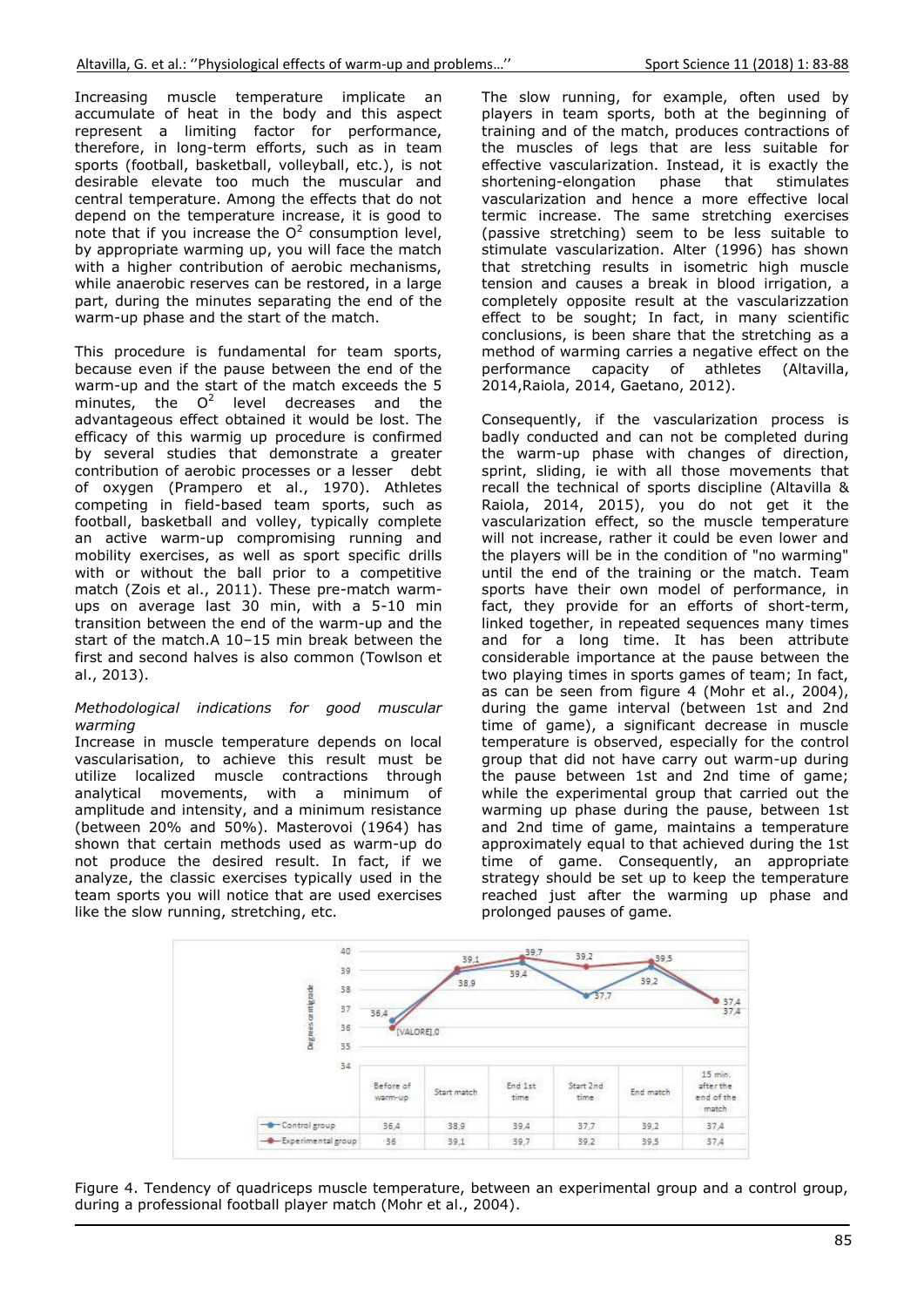Previously, in team games, have been highlighted some problems on maintaining muscle temperature, both during the gaming interval and for the players in bench. The figure 4 permits of acquire some concrete indications for maintaining the muscle temperature at a temperature such that performance does not decay it: therefore it is necessary to:

- a. Practice always, during the game pause (between 1st and 2nd time) a muscular activation with localized contractions and exercises related to the technical movements of the sports discipline:
- b. As for the players in bench, to practice, where possible, a minimum muscle activation every 5 minutes, using analytical exercises with localized contractions:
- electrostimulation c. Use the for the vascularization of quadriceps, ischio-crural and triceps, so players will minimize the lowering of their muscular temperature and at the same time remain focused on actions of game and on tactics indications by the coach.
- d. In addition, if a player is replaced, it is necessary to cover it immediately with<br>garments appropriate that will slow the lowering of the muscle temperature.

# **Conclusion**

The choice of exercises must contribute to the achievement of a general objective such as warmup, and several specific objectives such as increased vascularisation, central and peripheral temperature, preparation for contact and recall of the main technical qualities - tactics needed for the sport discipline. In team sports, it is important to do a good muscle activation so as not to adversely affect sports performance and to avoid injuries during training and the match. Let us now summarize in some simple methodological principles some modalities to be realized or to avoid in order to obtain an optimal activation:

The warm-up phase should be started with an activity that favors increased vascularization (avoid slow travel);

Use explosive dynamic exercises and articular mobility exercises (oscillations), binding them to the technical movements of sport discipline:

Include of specific technical movements with use of ball, after completing the phase of muscle temperature increase and of articular mobility.

It should be remembered that muscle activation must be programmed and realized in such a way from it does not waste too much energy, as it will then be used in the final stages of the race; Knowing that the increase of temperature in body and muscle represents an important factor for sport performance, so that is essential to keep the temperature at an optimum level (about 39°). Also Psychological feedback, including the athlete's and their coach's comfort with warm-up routines for future use, should be evaluated alongside physiological measures in future studies.

Finally, you should always use a muscle heating in the interval between the two playing time of the match and do not forget that the management of the players on the bench is important for both the player in entered the match (it is desirable to use exercises with localized contractions or the use of the electrostimulation) and both for the replaced player, which must always be covered so as not to lower the muscle temperature too much.

### **References**

Altavilla G., (2014). Effects of the practice of muscle stretching. Sport Science, 7(1), 65-66.

- Altavilla G., & Raiola G. (2014). Global vision to understand the game situations in modern basketball. Journal of Physical Education and Sport, 14(4), 493-496.
- Altavilla, G., & Raiola, G. (2015) Sports game tactic in basketball. Sport Science, 8(1), 43-46.

Alter, M.J. (1996). Science of flexibility, Champaign: Human Kinetics

Birch, K., McLaren, D., & George, K. (2005). Instant Notes: Sport and Exercise Physiology. Garland Science.

Bishop, D. (2003). Warm up: potential mechanisms and effects of passive warm up on exercise performance. Review. Sports Med., 33(6), 439-454

Clark, M.A., Lucet,t S., Rodney, J., & Corn, R.J. (2007). NASM Essentials of Personal Fitness Training. Lippincott Williams & Wilkins.

Cirillo, G., Nughes, E., Acanfora, A., Altavilla, G., & D'Isanto, T. (2016). Physical and sport education testing by quantitative and qualitative tools in assessment in senior school: A proposal. Sport Science, 9, 97-101

D'Isanto, T. (2016). Pedagogical value of the body and physical activity in childhood. Sport Science, 9, 13-18

Di Tore, P.A., Schiavo, R., D'Isanto, T. (2016). Physical education, motor control and motor learning: Theoretical paradigms and teaching practices from kindergarten to high school. Journal of Physical Education and Sport, 16(4), 1293-1297

D'Isanto, T., & Di Tore, P.A. (2016). Physical activity and social inclusion at school: A paradigm change. Journal of Physical Education and Sport, 16, 1099-1102.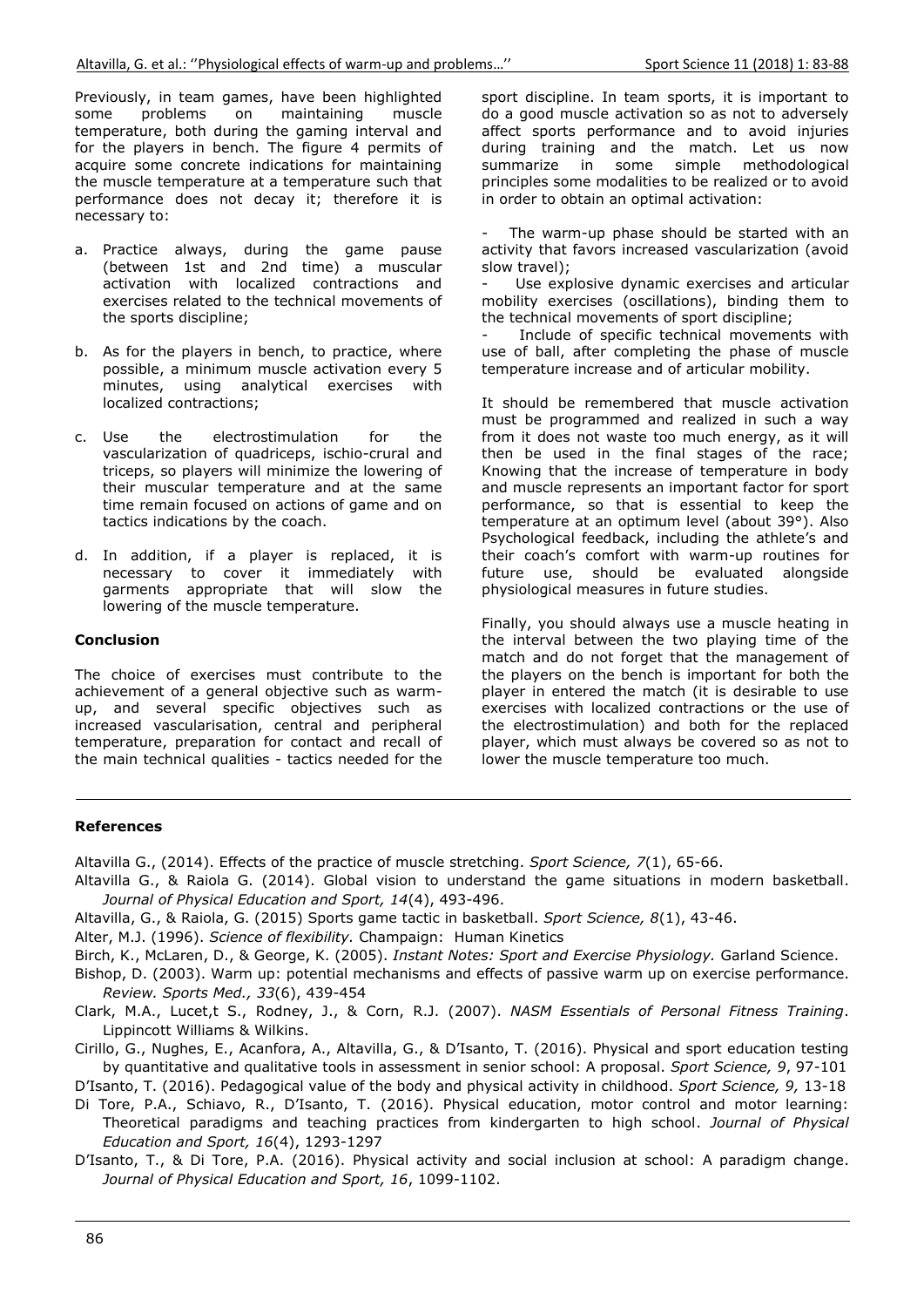- Di Prampero, P.E., Davies, C.T., Cerretelli, P., & Margaria, R. (1970). An analysis of O<sub>2</sub> debt contracted in submaximal exercise. J. Appl. Physiol., 29(5), 547-551.
- Faulkner, S.H., Ferguson, R.A., Gerrett N., et al. (2013). Reducing muscle temperature drop post warm-up improves sprint cycling performance. Med Sci Sports Exerc., 45(2), 359-65.
- Febbraio, M.A., Carey, M.F., Snow, R.J., Stathis, C.G., & Hargreaves , M. (1996). Influence of elevated muscle temperature on metabolism during intense, dynamic exercise, Am. J. Appl. Physiol., 271(5), 1251-1255.
- Gaetano, R., & Rago, V. (2014). Preliminary study on effects of hiit-high intensity intermittent training in youth soccer players. Journal of Physical Education and Sport, 14(2), 148-150
- Gaetano, R. (2012). Didactics of volleyball into the educate program for coaches/trainers/technicians of Italian Federation of Volleyball (FIPAV). Journal of Physical Education and Sport, 12(1), 25-29.
- Gray, S. & Nimmo, M., (2001). Effects of active, passive or no warm-up on metabolism and performance during high-intensity exercise. Journal of Sports Sciences, 19, 693-700.
- Gray, S.R., Soderlund, K., Watson, M., et al. (2011). Skeletal muscle ATP turnover and single fiber ATP and PCr content during intense exercise at different muscle temperatures in humans. Pflugers Arch., 462(6),  $885 - 93.$

Kenney, W.L., Wilmore, J.H., & Costill D.L. (2011). Physiology of Sport and Exercise. Human Kinetics.

- McGowan, C.J., Pyne, D.B., Thompson, K.G., & Rattray, B. (2015). Warm-up strategies for sport and exercise: mechanisms and applications. Sports Med, 45(11), 1523-1546.
- Mohr, M.P., Krustrup, L., Nybo, J., Nielsen, J., & Bangsbo, J., (2004). Muscle temperature and sprint performance during soccer matches - beneficial effect of re-warm-up at half time. Scand. J. Med. Sci. Sports, 14(3), 156-162.
- Parisi, F., & Raiola, G. (2014a). The serve in under 12-13 Italian volleyball team. Journal of Human Sport and Exercise, 9.
- Parisi, F., & Raiola, G. (2014b). Video analysis in youth volleyball team. Journal of Human Sport and Exercise, 9.
- Pearce, A.J., Rowe, G.S., & Whyte, D.G. (2012). Neural conduction and excitability following a simple warm up. J Sci Med Sport., 5(2), 164-168.
- Racinais S., & Oksa J. (2010). Temperature and neuromuscular function. Scand J Med Sci Sports., 20(3), 1-18.
- Rago, V., Pizzuto, F., & Rajola, G. (2017). Relationship between intermittent endurance capacity and match performance according to the playing position in sub-19 professional male football players: Preliminary results. Journal of Physical Education and Sport, 17(2), 688-691.
- Raiola, G., & D'isanto, T. (2016a). Assessment of periodization training in soccer. Journal of Human Sport and Exercise, 11, 267-278.
- Raiola, G., & D'isanto, T. (2016b). Descriptive shot analysis in basketball. Journal of Human Sport and Exercise, 11, 259-266.
- Raiola, G. (2011a). A study on Italian primary school rules: Neurophysiological and didatics aspects n phisical education and sport. Journal of Physical Education and Sport, 11(2), 43-48.
- Raiola, G. (2011b). Study between neurophysiological aspects and regulation documents on preschool in Italy. Journal of Physical Education and Sport, 11(1), 42-47.
- Raiola, G. (2014). Teaching method in young female team of volleyball. Journal of Physical Education and Sport, 14(1), 74-78.
- Raiola G. (2015a). Sport skills and mental health. Journal of Human Sport and Exercise, 10(S1).
- Raiola, G. (2015b). Basketball feint and non-verbal communication: Empirical frame work. Journal of Human Sport and Exercise, 10(S1), 360-368.
- Safran, M.R., Garrett, W.E. Jr, Seaber, A.V., Glisson, R.R., & Ribbeck, B.M. (1988). The role of warmup in muscular injury prevention. Am J Sports Med., 16(2), 123-129.
- Sapega, A.A., Quedenfeld, T.C., Moyer, R.A., & Butler, R.A. (1981). Biophysical factors in range-of-motion exercise. The Physician and Sports Medicine, 9, 57-65.
- Sargeant, A.J., (1987). Effect of muscle temperature on leg extension force and short-term power output in humans. Eur J ApplPhysiolOccup Physiol., 56(6), 693-698.
- Stewart, D., et al. (2003). The effect of an active warm-up on surface EMG and muscle performance in healthy humans, Eur. J. Appl. Physiol., 89(6), 509-513.
- Szymanski, D., (2001). Recommendations for the Avoidance of Delayed-Onset Muscle Soreness. J. Strength Cond. Res., 23(4), 7-13
- Tiziana, D., Antonetta, M., & Gaetano, A. (2017). Health and physical activity. Sport Science, 10(1), 100-105.
- Tod, D.A., Iredale, K.F., McGuigan, M.R., et al. (2005). "Psyching-up" enhances force production during the bench press exercise. J Strength Cond Res., 19(3), 599-603.